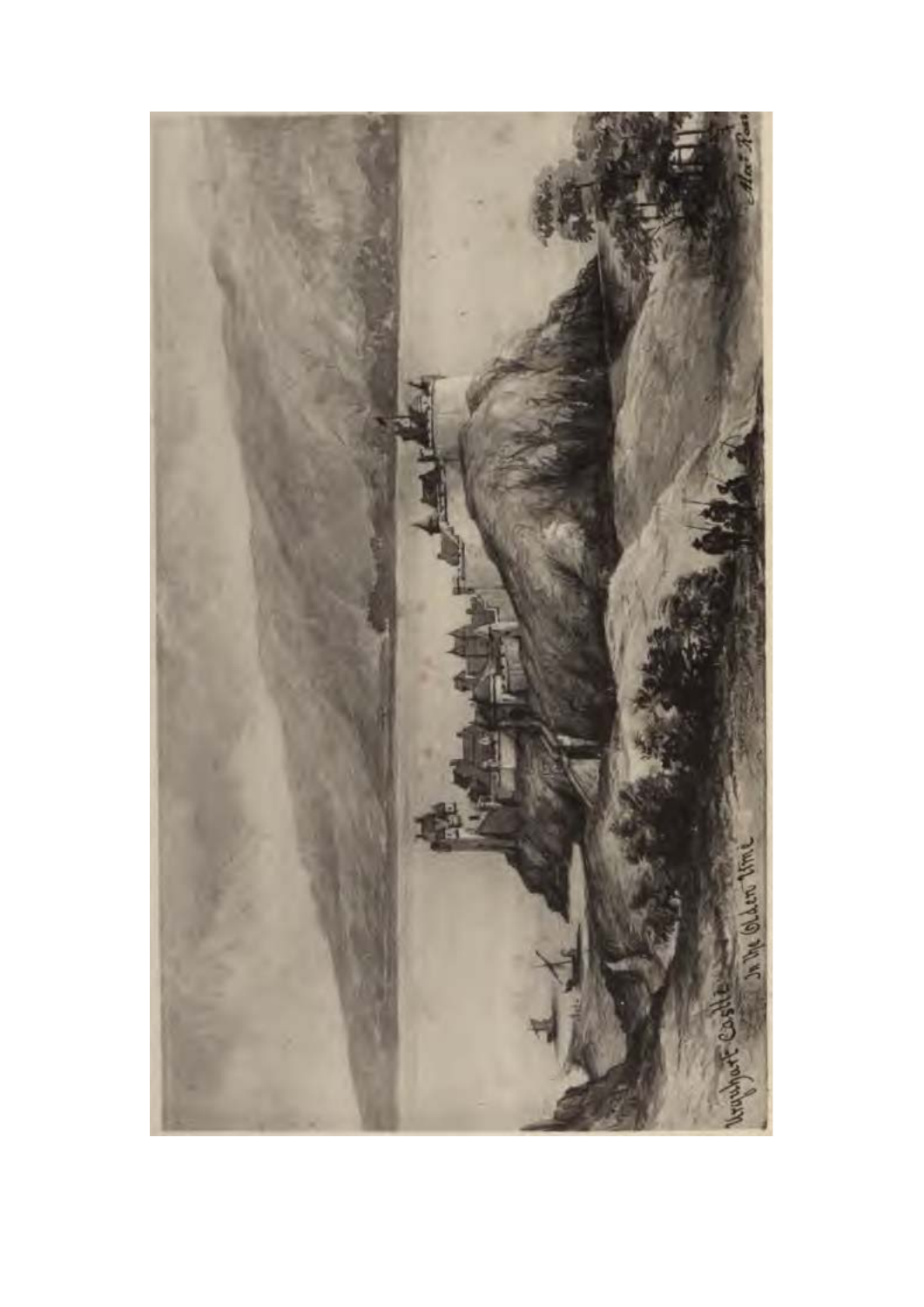# URQUHART AND GLENMORISTON

# OLDEN TIMES

IN A

## HIGHLAND PARISH

BY WILLIAM MACKAY

"Remember the days of old, consider the years of many generations."— *Deut. xxxii. 7*

## Inverness

THE NORTHERN COUNTIES NEWSPAPER AND PRINTING AND PUBLISHING COMPANY, LIMITED 1893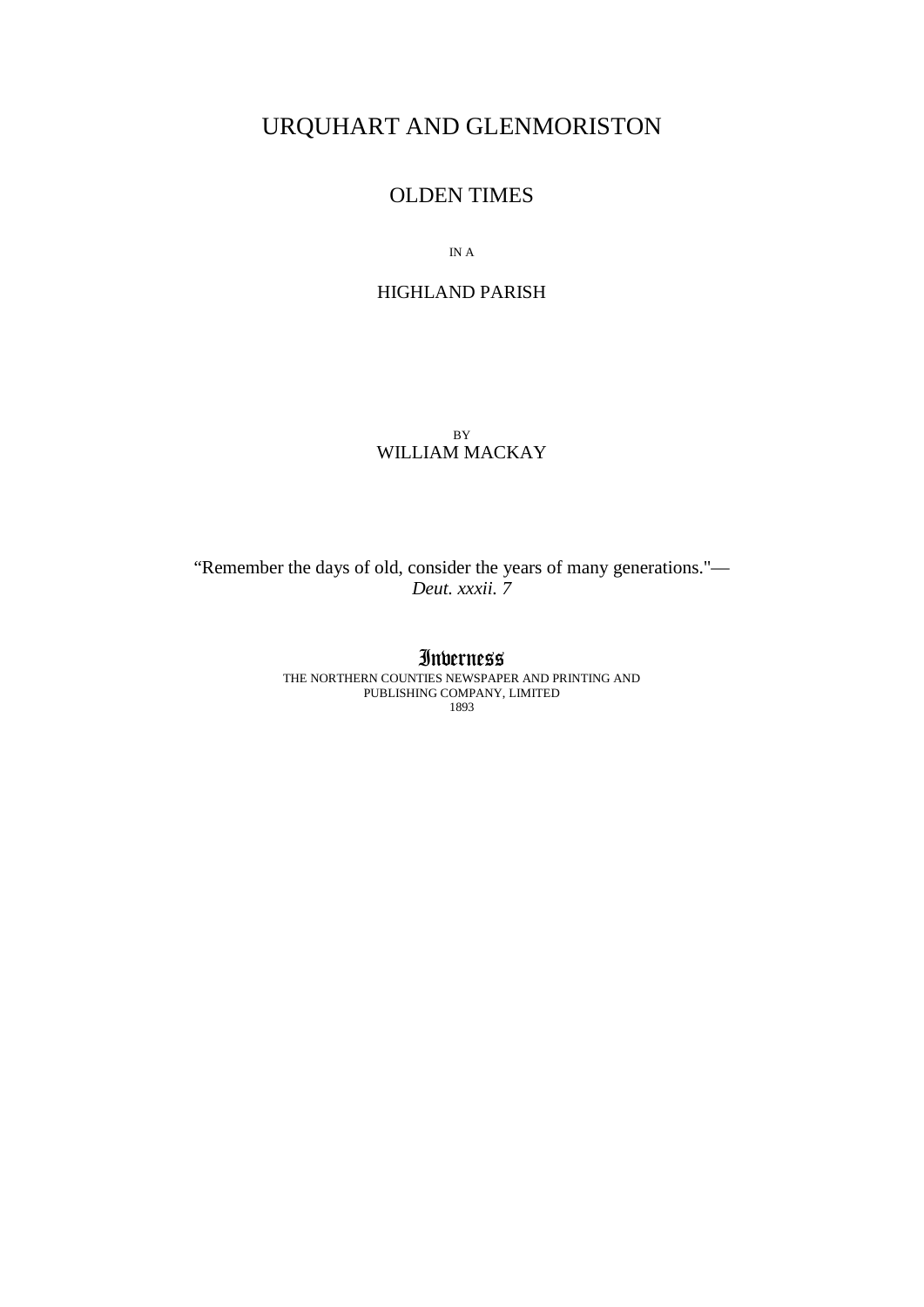# APPENDIX G (PAGE 239).

ACCOMPT LUDOVICK COLQUHOUN OF LUSS, WITH THE PUBLICK, FOR THE PURCHASE MONEY OF THE ESTATE LATE OF JOHN GRANT. LATE OF GLENMORISTON. ATTAINTED. (From the original in the Register House, Edinburgh).

| DEBITOR.                                                                                                                         |                                      | Sterling<br>Money.<br>$f$ s.d.      |
|----------------------------------------------------------------------------------------------------------------------------------|--------------------------------------|-------------------------------------|
| To the Purchase money of the Estate late of Glemoriston bearing                                                                  |                                      |                                     |
| Interest from Whitsunday 1730 per Minute of Sale the 3rd day of                                                                  |                                      | 108600                              |
| December 1730<br>To Interest at 5 per cent, two years from Whitsunday 1730 to Do. 1732                                           |                                      | 108 12 0                            |
|                                                                                                                                  |                                      | £1194 120.                          |
| <b>CREDITOR</b>                                                                                                                  | Sterling Money.                      |                                     |
| By the Principal Sume of 2000 Merks Scots                                                                                        |                                      |                                     |
| Decreed to Alexander Grant of Sheugly, and<br>assigned by him to the said Ludovick Colquhoun                                     | £111 2 $2\frac{2}{3}$                |                                     |
| By another principal Sume of £200 Scots Decreed and<br>assigned as above                                                         | 16 13 4                              |                                     |
| Interest of the last mentioned Sume from 24th June 1716<br>to Whitsunday 1730                                                    | 11 11 6                              |                                     |
|                                                                                                                                  | £139 7 0 <sup>2</sup> / <sub>3</sub> |                                     |
| To be deduced the yearly rent of £40 Scots for the lands of                                                                      | 4660                                 |                                     |
| Glenfad, of which Sheugly was in possession from the                                                                             |                                      |                                     |
| Attainder to Whitsunday 1730                                                                                                     |                                      |                                     |
| Remains                                                                                                                          | £93 1 0 <sup>2</sup> / <sub>3</sub>  |                                     |
| Interest of said remaining Sume at 5 per cent, from                                                                              |                                      | £ s.d.                              |
| Whitsunday 1730 to Do. 1732                                                                                                      | 9 6 1 1/4                            |                                     |
|                                                                                                                                  |                                      | 102 7 $111/12$                      |
| By 3000 Merks Scots due to Æneas Grant of Duldreggan, for which                                                                  |                                      |                                     |
| he was in possession of lands and is now assigned to the Accomptant,                                                             |                                      | 18368                               |
| Principall and Interest at Whitsunday 1732                                                                                       |                                      |                                     |
| By 500 Merks Scots of Principal and Interest to Whitsunday 1732<br>Assigned by William Martin Creditor on the said Estate to the |                                      |                                     |
| Accomptant being £85 7s. 7 $\frac{1}{6}$ d. Sterling, but in regard the price                                                    |                                      | $6229\frac{2}{3}$                   |
| of the Estate falls short of paying the personal Debts, the proportion due<br>the Accomptant is only                             |                                      |                                     |
| By £74 13s 4d and 240 Merks Scots due to Alexander Duff of Drumuir, with                                                         |                                      | 44 11 3 <sup>2</sup> / <sub>3</sub> |
| Interest to Whitsunday 1732, Assigned to the Accomptant, being £61 4s 73⁄4d                                                      |                                      |                                     |
| Sterling. The proportion is only                                                                                                 |                                      |                                     |
| By £234 13s 4d Scots due to John Baillie, with Interest from the                                                                 |                                      |                                     |
| purchase to Whitsunday 1732, Assigned to the Accompant, being                                                                    |                                      | 15 13 1½                            |
| £21 10s 2 <sup>2</sup> / <sub>3</sub> d Sterling, the proportion is only                                                         |                                      |                                     |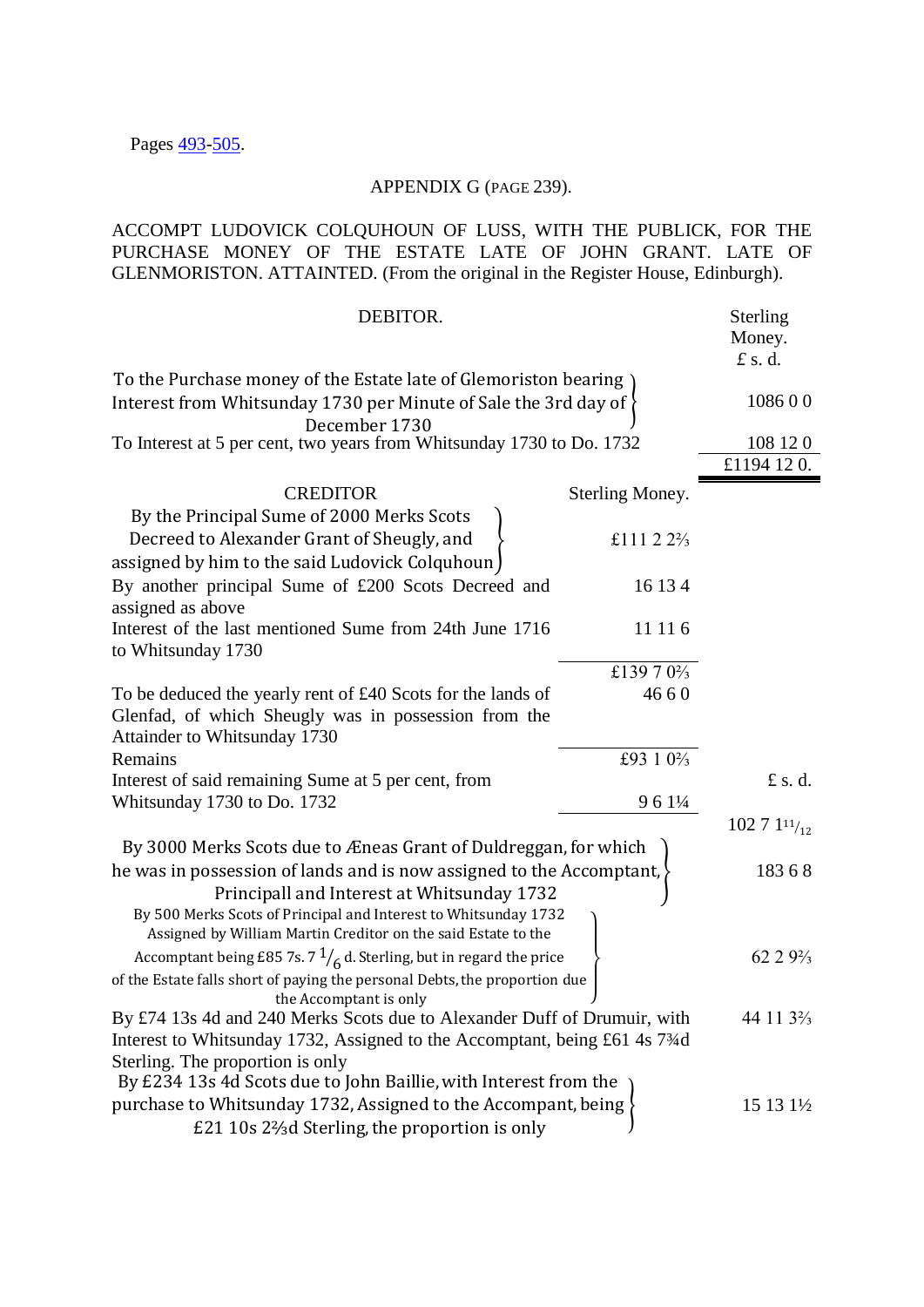| By 2000 Merks Scots due to William Frazer, with Interest conform<br>to the decree to Whitsunday 1732, Assigned to the Accomptant,                            | 711 7 71/4 |
|--------------------------------------------------------------------------------------------------------------------------------------------------------------|------------|
| being £977 8s 6¼d Sterling, the proportion is only<br>By the Feu Dutys payable to the Crown, out of the said Estate                                          |            |
| due from the year 1688 to the year 1715, which the said<br>Ludovick Colquhoun has given Security to pay if<br>his Majesty does not discharge the same, being | 7534       |
|                                                                                                                                                              | £1194 12 0 |
| (Signed)                                                                                                                                                     |            |

| (Signed)   | <b>JOHN CLERK</b>       |
|------------|-------------------------|
| $($ , $)$  | <b>GEORGE DALRYMPLE</b> |
| $($ , $)$  | THOS. KENNEDY.          |
| $($ ., $)$ | EDW. EDLIN.             |
|            |                         |

Exchequer Chamber, 21st July, 1732.

(Signed) LUD. COLQUHOUN.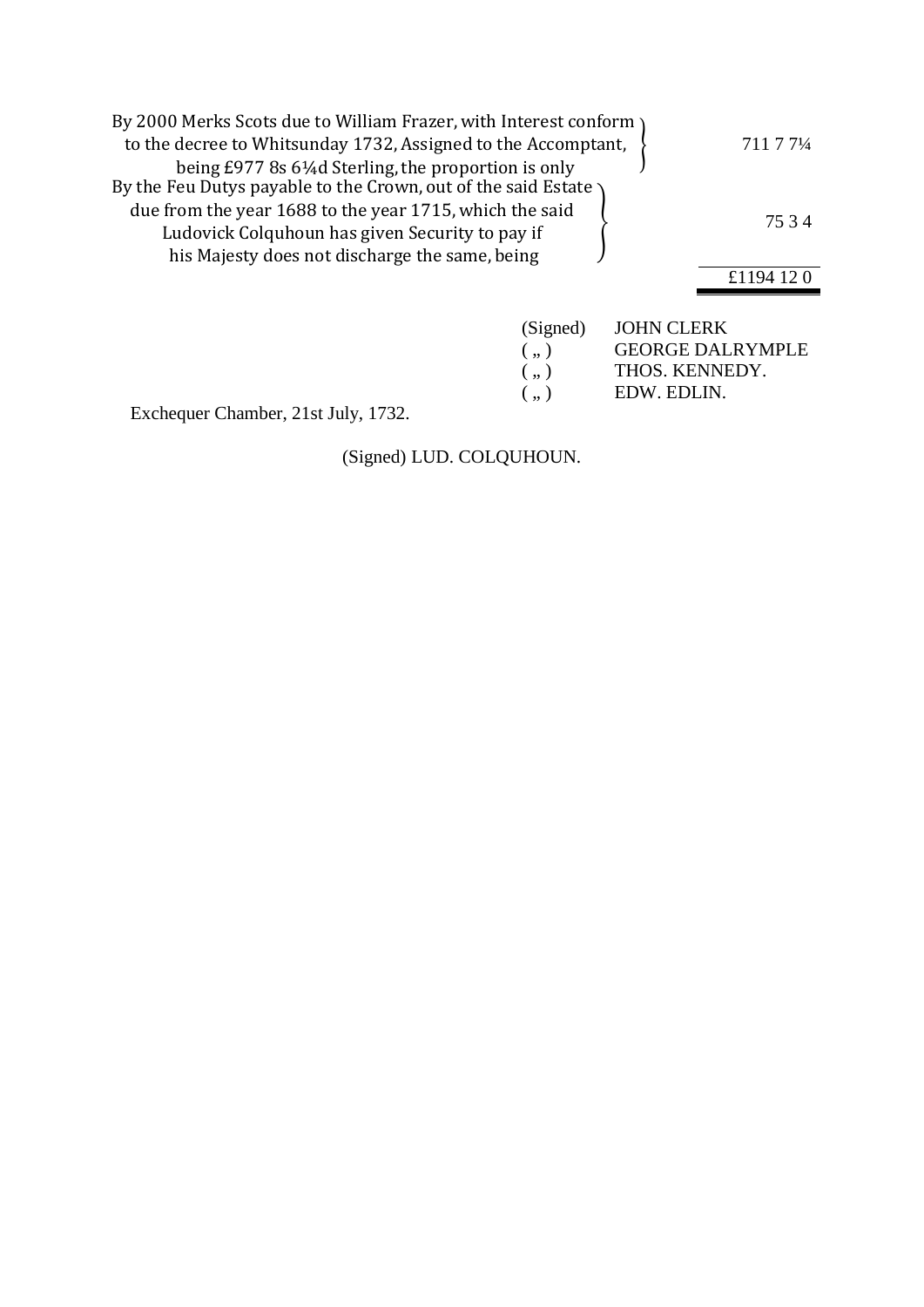## APPENDIX H (PAGE 280).

(The originals of these papers are at Castle Grant).

- I. A LIST OF THE PERSONS IN URQUHART WHO WERE CONCERNED IN THE REBELLION, SURRENDERED THEMSELVES PRISONERS TO SR. LUDOVICK GRANT, AND WERE BY HIM BROUGHT IN TO INVERNESS. 1746.
- [1](#page-4-0). Evan  $Down^1$  in Corrymony. Forced to the North by the Rebells. An Honest Man.
- [2](#page-4-1). Donald  $Row<sup>2</sup>$  in Carnach. Forced. An Honest Man.
- 3. William Grant there. Forced. An Honest Man.
- 4. Donald McMillan in Tulloch. Forced. Returned home soon. Honest.
- 5. William McAlister in Polmale. An Honest Man.
- 6. James Cumming in Pitcherrel-Begg. Forced, but Reckon'd a plunderer in the North.
- 7. Archibald Grant in Achtemerak. Engaged willingly, and went with the Rebels South and North.
- 8. William Dow<sup>[3](#page-4-2)</sup> there. Forced. An Honest Man.
- 9. Donald ffraser *alias* Gardiner<sup>[4](#page-4-3)</sup> there. A very Industrious Honest man. Forced.
- 10. Alexander McConachy oig in Bunloit. Forced. An Honest man.
- 11. Alexander Grant *alias* Bain<sup>[5](#page-4-4)</sup> there. Not forced. Reckon'd a plunderer in the North.
- 12. John McAlister vic Ian Roy in Clune Begg. Was in the North with the Rebells, and not under the Character of An Honest Man this severall years.
- 13. Donald Dow<sup>[6](#page-4-5)</sup> there. Forced. An Honest Man.
- 14. Duncan Bain<sup>[7](#page-4-6)</sup> in Auchtuie. Engaged with the Rebels merely for want of Bread to his poor family, and is an honest man.
- 15. Duncan Cuming went with the Rebels the day before the Battle of Culloden, and never Received Arms or Pay. Is an honest man.
- 16. Alexander Roy<sup>[8](#page-4-7)</sup> in Corimony. An Honest man. Forced.

LIST OF REBELLS IN URQUHART APPREHENDED BY SR. LUDOVICK GRANT, AND BY HIM SENT TO INVERNESS.

- 17. John Bain<sup>[9](#page-4-8)</sup> in Corimony. Forced with the Rebells for two or three days, but desearted them befor they left the parish. An honest man.
- 18. Donald Bain<sup>[10](#page-4-9)</sup> there. Forced the day before the battle of Culoden. Honest.
- 19. Alexander Bain<sup>[11](#page-4-10)</sup> there. Forced said day. Is an honest man.

That the above Observations and Characters are Just, according to my best Information and my own Reall Oppinion, is at Inverness the tenth day of May, One thousand seven hundred and forty six years, attested by me, John Grant, Minister of the Gospell at Urquhart.

- <span id="page-4-4"></span><sup>5</sup> Bain, fair-haired.<br>
<sup>6</sup> Black Donald.<br>
<sup>7</sup> Fair-haired Duncan.
- <span id="page-4-5"></span>
- 
- 
- <span id="page-4-9"></span>

 $<sup>1</sup>$  Black Evan.</sup>

<span id="page-4-1"></span><span id="page-4-0"></span><sup>2</sup> Red Donald.

<span id="page-4-2"></span><sup>3</sup> Black William.

<span id="page-4-3"></span><sup>4</sup> Fraser was a gardener.

<span id="page-4-8"></span><span id="page-4-7"></span><span id="page-4-6"></span><sup>&</sup>lt;sup>8</sup> Red Alexander.<br>
<sup>9</sup> Fair-haired John.<br>
<sup>10</sup> Fair-haired Donald.<br>
<sup>11</sup> Fair-haired Alexander.

<span id="page-4-10"></span>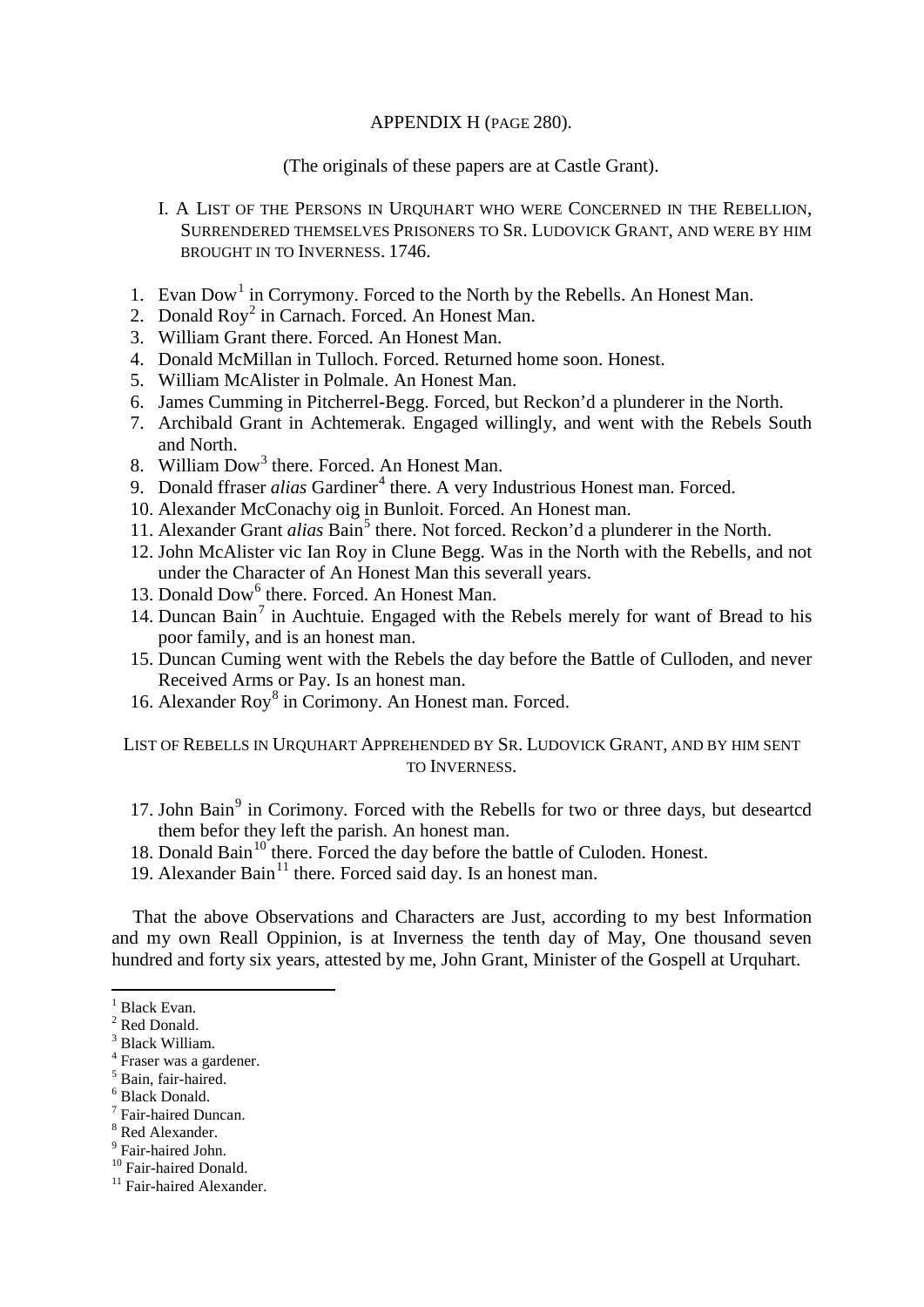N.B.—None of the above List Engaged in the Rebellion till the Close of Febry. last, excepting Archibald Grant above specifyed.

(Signed) JOHN GRANT, Minr.

- II. A LIST OF ALL THE MEN IN GLENMORISTON THAT SURRENDER'D THEMSELVES TO SIR. LUDOVICK GRANT, MAY THE 4TH, AND BY HIM DELIVERED TO HIS ROYALL HIGHNESS THE DUKE OF CUMBERLAND, MAY THE 5TH, 1746.
	- 1. John McCallum in Coinachau. A Volunteer. Of a fair Caracter befor the Rebellion.
	- 2. Hugh Miller there.<sup>[1](#page-5-0)</sup> A Volunteer and Noted Thieff.
	- 3. Peter McHomash in Craskie. Made his Escape from the South in Harvest. Again forced out, and Escaped after Travelling four miles with the Rebells, and a third time Escaped from the North. Very Honest.
	- 4. John Roy Grant there. Desearted before Glds-muir. Forced in November last by Glengary's son, and Disearted from Pearth at Chrismass. Continued at home till Spring, when he again Escaped from the North, and so was in no Engagement. Of a fair Caracter.
	- 5. John Mitchell there. Pressed. Disearted twice, and was in no Action. Of a fair Character.
	- 6. Donald McCoil Duy there. Pressed by Glengary's Son, and disearted twice. Of an honest and fair Character.
	- 7. John Mclnteyrc there. A Volunteer. Suspected a Thieff.
	- 8. Angus Buy<sup>[2](#page-5-1)</sup> there. Pressed three times, and Disearted. Never Inclinable to Useing Arms, and Honest.
	- 9. Donald Roy in Bellindrom. Pressed by Glengary's son. Of a fair Carracter.
	- 10. Allan Roy there. A Volunteer and a thief.
	- 11. Donald McCoil vic Ian Duy. Pressed, and Disearted after travelling twenty four miles with the Rebells. Honest.
	- 12. John McEvan there. Pressed. At no Engagement, and of a Suspected Carracter.
	- 13. William Buy there. Pressed to the North in March last. A thief.
	- 14. John Grant in Belnagarn. Pressed twice by Glenmoriston. He made his Escape from the South, and [was] Returned by the way by a party of the Rebells that stoped the passes. He defyed them to bring him to the North in March last. Honest.
	- 15. Donald Grant there. Never in Arms till pressed March last, and Disearted in a fortnight's time. Honest.
	- 16. Donald Grant in Ballintombuy. Pressed twice. Upon Disearting was pursued to the Hills. Always shewed the Greatest Aversion to the late Unnaturall Rebellion. An Honest Man.
	- 17. Peter Campbell there. Influenced by his Superior [Glenmoriston] to rise in arms. An Honest Man.
	- 18. Peter Grant in Tullocheichart-more. Pressed, and three times Disearted. Never at any Action. Honest.
	- 19. John McAlister *alias* Grant in Belnagarn. Never in Arms till pressed, and Disearted in a fortnight's time. Honest.

 $<sup>1</sup>$  Hugh was a miller by trade.</sup>

<span id="page-5-1"></span><span id="page-5-0"></span><sup>&</sup>lt;sup>2</sup> Yellow Angus.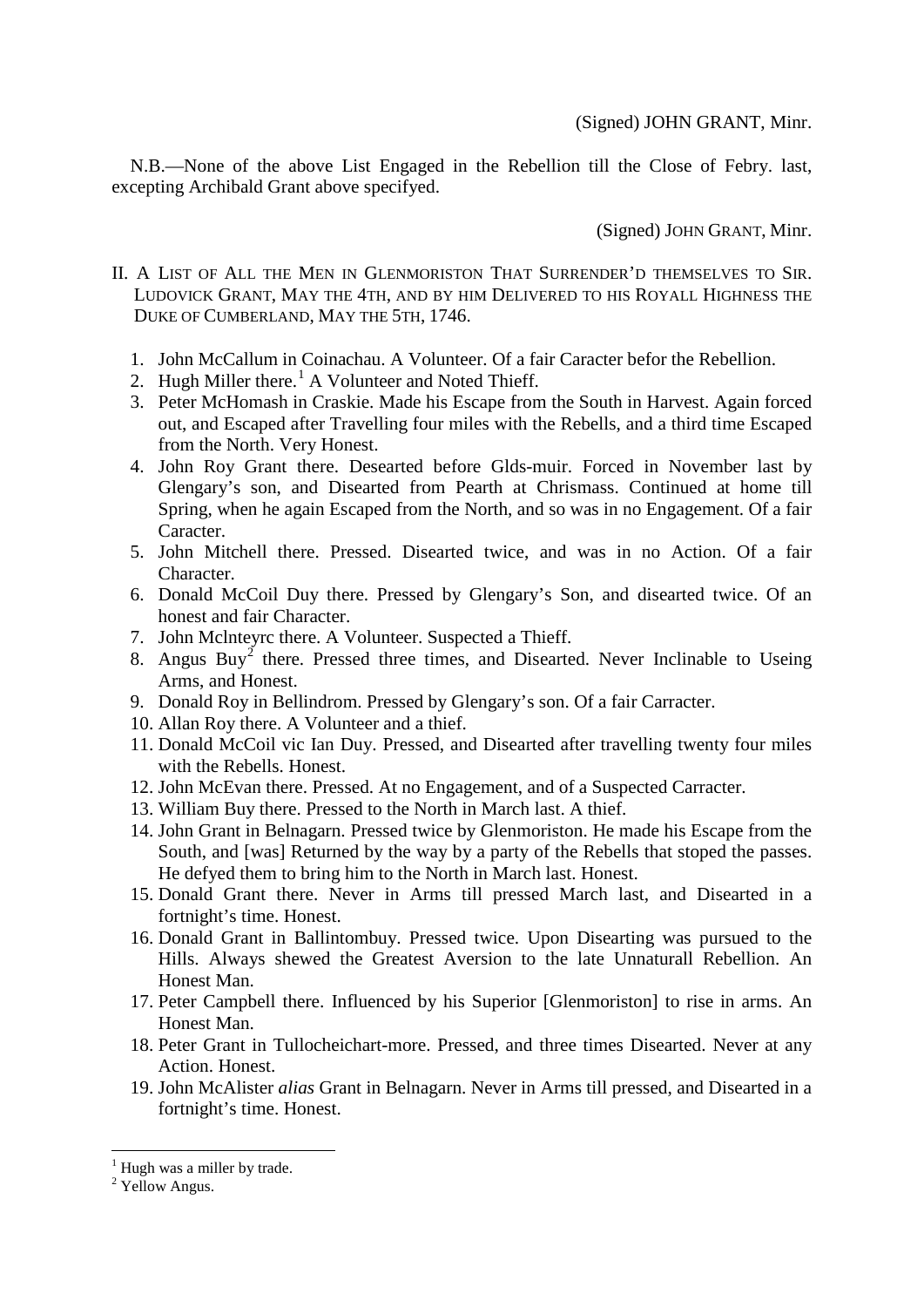- 20. Duncan Grant in Vester Dundregon. Pressed and Honest.
- 21. Duncan McWilliam there. Pressed by Glengary's Son, and Disearted twice. An Honest Man.
- 22. John McIan vic farquhar there. Disearted after Falkirk Skirmish, and he Defyed them afterwards to Rise in Arms. Honest.
- 23. Farquhar McIan Mcfarquhar there. Never in Arms till pressed in March last, and was at no Engagement. Honest.
- 24. Angus Grant there. Pressed by Glenmoriston and Lochgary at Different times. At no Action, and no ways Inclyned to Rebellion. Honest.
- 25. John McCoil Roy there. Pressed. Of a Peaceable Disposition. Honest.
- 26. Alexr. McEvan Roy there. A Volunteare. Honest.
- 27. Donald Grant there. A Volunteer. Honest.
- 28. Thomas McCay there. Withstood severall atacks, but at length was Pressed. Honest.
- 29. Evan McCoil vic William there. Pressed. Honest.
- 30. John Grant in Inverwick. Of a Valueable Charracter, and always Showed an Aversion to Rebellion tho Obliged to be in Arms. Upon the Rebells Return to the North he Defyed all Solicitations to Rise any more in Arms.
- 31. Archibald Campbell *alias* McAllister there. A Volunteer. An Honest Man.
- 32. Duncan  $\text{Rioch}^1$  $\text{Rioch}^1$  there. A poor harmless fellow. Draged out.
- 33. John ffraser there. Volunteer. Honest.
- 34. James Grant in Wester Inverwick. Resisted all Sollicitations till forced to the North in March last, but soon Returned. Honest.
- 35. Alexander Grant in Wester Inverwick. Pressed Severall times and always Disearted. He Detested Rebellion, for which he was Ubraided by some for Cowardice and all the Most Opprobious Names. Honest.
- 36. Alexander Grant there, Boatman. Forced twice. Honest.
- 37. Peter Grant in Easter Achlein. Pressed by Glenmoriston and Glengary's son at Different times. At no Action. Honest.
- 38. John Grant there. Pressed, and still Disearted. Honest.
- 39. Alexander Dow McDonald in Wester Auchlein. Pressed. Honest.
- 40. Donald Grant in Blairy. Volunteer. Honest.
- 41. James Grant there. About 60 years of age, yet forced in March last, but soon Disearted. Honest.
- 42. Donald Chisholm there. Volunteer. Honest.
- 43. Alexander Ferguson there. Pressed. Honest.
- 44. Duncan Grant in Livicie. Pressed. Honest.
- 45. Angus McGilphadrick there. Pressed. Honest.
- 46. Alexander McAlister Vic Evan there. An Old Sickly man. Pressed to Supply the place of his Son who hapned to be Indisposed March last. Honest.
- 47. Alexander Grant there. Volunteer. Honest.
- 48. Donald McAlister vic Evan there. Never in Arms till forced to the North in March last. Honest.
- 49. John McAlister Oig there Volunteer. A noted thieff.
- 50. Alexander Buy McDonald in Achnagoneren. Frequently pressed, and Disearted. Never in Action. Honest.
- 51. Donald Farquharson and I Both pressed, and of Good
- 52. Alexander Farquharson there Charractors.
- 53. William Farquharson there. Never in Arms till forced to the North March last. Honest.

<span id="page-6-0"></span><sup>&</sup>lt;sup>1</sup> Speckled Duncan.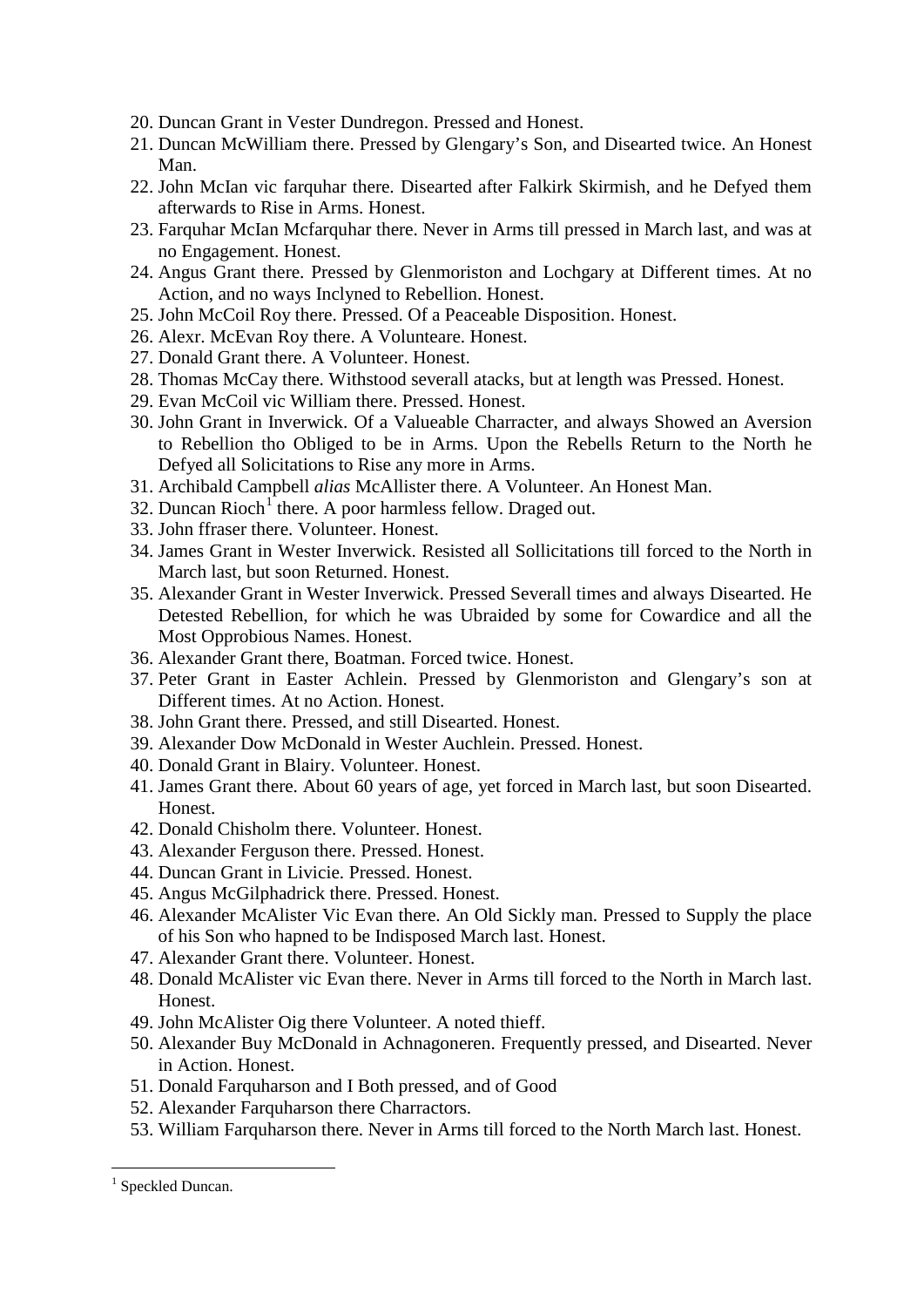- 54. James Cumming there. Pressed. Honest.
- 55. Peter Farquharson there. Never in Arms till forced in March last. Honest.
- 56. Donald Farquharson in Aldsay and Both Influenced by their Superior. The said William Returned after 56. William McFyan in Invermoriston  $\int$  Gladsmuir and never Rose any more in Arms. Honest William McEvan in Invermoriston. Gladsmuir and never Rose any more in Arms.Honest .
- 57. Alexander Grant in Delcaitack. Joined the Rebell Army in passing the Country, and returned befor they Reached Stirling. Always bore an Utter Aversion to this Rebellion. Honest.

John Fraser, and

- 58. John McFarquhar � Forced when the Pretenders Son landed, but Returned after Travelling about sixteen miles.Honest. there. George Buy McDonald there.
- 59. Donald McAlister Duy there. � All Pressed and Honest. Duncan Grant there.
	- N.B.—The people of Delcaithack were Ill treated by three different persons, and in Particular Glengary's son sent a party 3 miles Distance in Novr. last to burn their all If they Refused to Rise in Arms.
- 60. James Grant, Smith. Pressed by Glenmoriston. Honest.
- 61. Donald McGilchrist in Livisie. Frequently Shunned Solicitations to Rise in Arms. Honest.
- 62. William Bain in Wester Dundregon. A Volunteer of a Suspected Character.
- 63. John McAlister vic Coil vic Conachie McDonald. Volunteer. Honest.
- 64. John Buy Stewart in Kily-Chuimen [Fort-Augustus]. A Baggage boy.

N.B.—In Novemr. last Colle M'Donald of Barisdell wrot to Dundregon to have the Men of Glenmoriston Convened and Ready to march with him to Perth against he pass the Country, otherwise he will Destroy and Burn it Stoop and Roop, but the said Dundregon Disregarded his threatnings, and would not in the least Concern himself that way.

That the above Observations and Characters are Just, according to my best Information, and my own Real oppinion, is, att Inverness, this tenth Day of May, One thousand Seven hundred it forty Six years, attested by William Grant, Missionary Minister of the Gospell att Glenmoriston.

(Signed) WILLIAM GRANT, Minr.

III. LIST OF ARMS SURRENDERED TO LUDOVICK GRANT AT BALMACAAN, MAY, 1746.

FROM the original List, which is at Castle Grant, it appears that the Glenmoriston men surrendered 61 firelocks, 7 bayonets, 26 swords, 7 pistols, 1 Lochaber axe, 2 dirks, and 12 belts; and that the Urquhart men surrendered 8 firelocks, 1 sword, 2 dirks, and 4 belts. These arms were delivered by Ludovick Grant to the Duke of Cumberland on 5th May.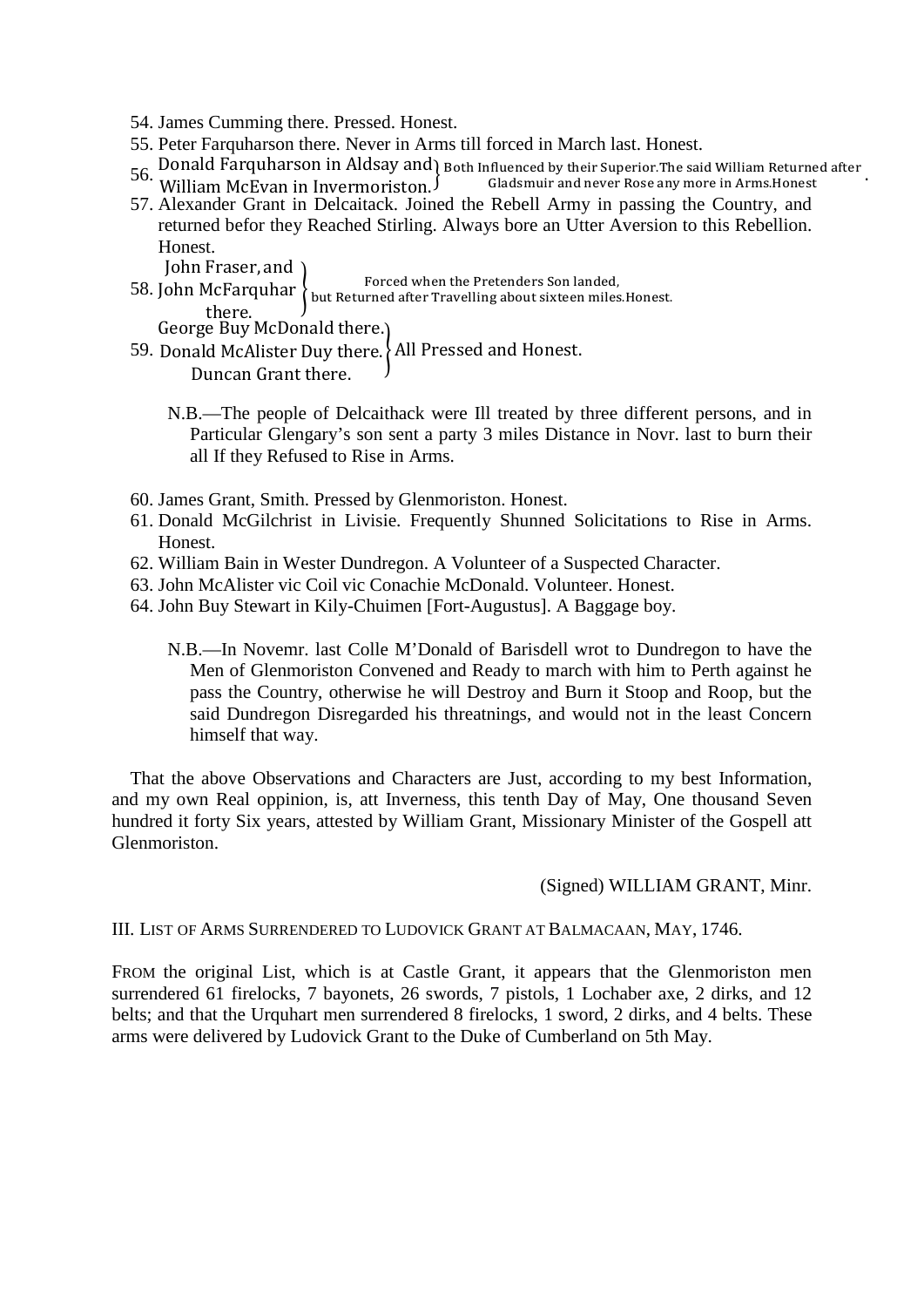#### APPENDIX I (PAGE 292).

## REPORT OF THE CATTLE AND OTHER EFFECTS TAKEN BY THE ARMY FROM THE COUNTRY OF URQUHART IN 1746. [Original at [Castle Grant\]](https://maps.google.com/maps/ms?msa=0&msid=211561256757863135652.00044b3c14278bf4f5a47&hl=en&ie=UTF8&ll=57.352301,-3.594734&spn=0.002179,0.004737&t=k&z=18&vpsrc=6&iwloc=0004c553f3a5bad44c46e)

KILLMICHEL, the 23rd day of January, 1747, In Presence of John Grant of Ballintome, Baillie of that part of the Regality of Grant called the Lordship of Urquhart, Compeared John Shaw, writer, Inverness, and represented that Cattle and other Effects had been last summer carried off by a partie of the Duke of Kingston's Light Horse, and that as they were to make a representation to the Government for redress, as they were Loyall Subjects, Craved the Baillie might take their Depositions upon the Losses by them sustained; which the Baillie did.

Accordingly Compeard John ffraser in Divach, Who Depones that there was taken from him Twenty-eight Cows, each of which was worth Twenty eight merks Scots money, two mares and two foals worth One hunder'd merks, One hundered Sheep at four Shillings sterling each, ffifty Goat at ffour Shillings Sterl. each, and Household ffurniture to the Extent of three hundred merks*;* Which is truth as he shall answer to God, and Depones he cannot write. (Signed) JOHN GRANTT.

[Then follow the Depositions of the other Tenants; and from the "Report" is made up the following "Accompt," which is also preserved at Castle Grant.]

ACCOMPT OF CATTLE, &c., TAKEN BY THE DUKE OF KINGSTON'S LIGHT HORSE OUT OF THAT PART OF SR, LUDOVICK GRANT'S ESTATE CALLED THE LORDSHIP OF URQUHART.

| John Fraser in Divach had taken from him—         | $£$ Sterling.         | £ s. d.    |
|---------------------------------------------------|-----------------------|------------|
| 28 cows at 28 merks Scots money each.             | £43 11 11/4           |            |
| 2 mares and 2 foals at 100 merks                  | 5 11 11/4             |            |
| 100 sheep at 4 sh. Ster. Each                     | 20 0 0                | 95 15 61/2 |
| 50 goats at 4 sh. Ster. Each                      | 1000                  |            |
| Household furniture value 300 merks               | 16 13 4               |            |
| John McDugald in Clunemore had taken from him-    |                       |            |
| 12 cows at 28 merks each                          | £18 13 4              |            |
| 5 horses at 40 merks each                         | $11\,2\,2\frac{1}{2}$ | 37 19 61/2 |
| 41 sheep at 4 sh. Ster. each                      | 840                   |            |
| Dugald McDonald in Borlumore had taken from him—  |                       |            |
| 6 Cows at 24 merks Each                           |                       | 800        |
| Junes ffraser in Divach had taken from him—       |                       |            |
| 24 Cows at 28 merks Each                          | £37 6 81/4            |            |
| 3 horses at £2 Ster. Each                         | 600                   | 54 10 81/4 |
| 56 sheep at 4 sh. Ster.                           | 1140                  |            |
| John Mcfie in Divach had taken from him—          | $£$ Sterling.         | $f$ s.d.   |
| 20 cows at £1 4/ Ster. Each                       | £24 0 0               |            |
| 4 horses at 20 Ster. Each                         | 800                   | 44 0 0     |
| 60 sheep at 0.4 sh. Ster. Each                    | 1200                  |            |
| Donald McDugald in Borluniore had taken from him- |                       |            |
| 7 cows at £1 10/ Ster. Each                       | 10 10 0               |            |
| John Macdonald in Borlumore had taken from him—   |                       |            |
| 5 cows at £1 8/ Ster. Each                        | £700                  |            |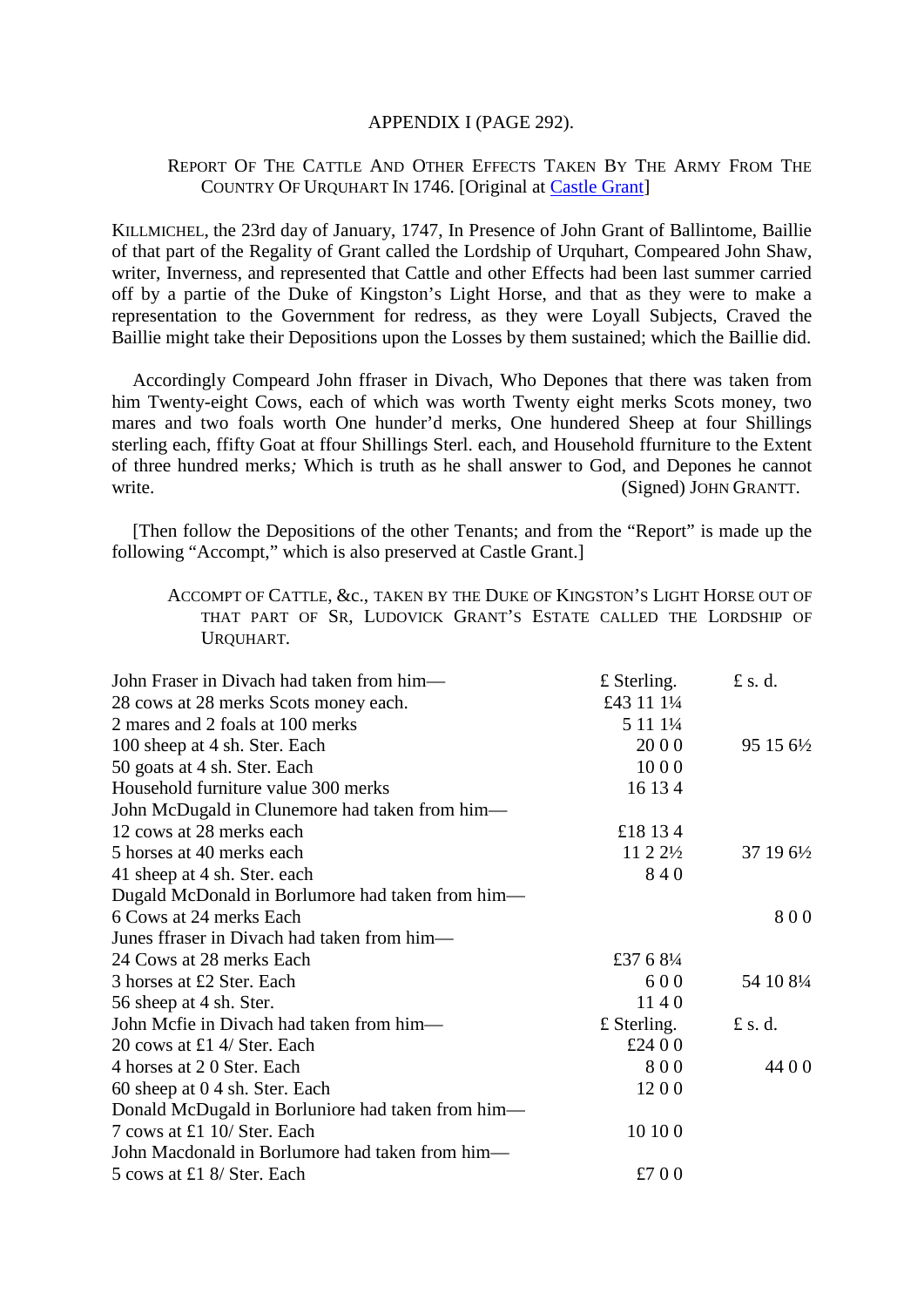| 1 mare 1 foal £2 10 Ster                           | 2 10 0    | 9 10 0  |
|----------------------------------------------------|-----------|---------|
| Christian Cameron in Borlumore had taken from her— |           |         |
| 2 Cows & 1 horse £1 10/ Ster. Each                 |           | 4 10 0  |
| John Cameron in Clunebegg had taken from him-      |           |         |
| 15 cows & 2 horses at £2 0 0 Ster. Each            |           | 34 0 0  |
| Donald Cameron in Bunloit had taken from him-      |           |         |
| 8 Cows at £1 4 Ster. Each                          | £9 12     |         |
| 28 Sheep at 0 4 sh. Ster. Each                     | 5 1 2     | 2040    |
| 2 horses at 5 0 Sterl                              | 50        |         |
| Anne Fraser in Belimacan had taken from her—       |           |         |
| 42 sheep at £0 4 sh. Ster. Each                    |           | 880     |
| William Grant in Belimacan had taken from him-     |           |         |
| 6 Cows at £1 5 Ster. each                          | £7 10     |         |
| 20 sheep at 0 4 Ster. each                         | 40        | 11 10 0 |
| Donald McDonald in Divach had taken from him-      |           |         |
| 12 Cows at £1 5 Ster. Each                         | £15 $0$   |         |
| 5 horses at 20 Ster. Each                          | 100       | 3300    |
| 40 sheep at 0 4 Ster. Each                         | 80        |         |
| Dugald McDonald in Bunloit had taken from him      |           |         |
| 6 Cows at £1 5/Ster. Each                          | £710      |         |
| 9 horses at 20 Ster. Each                          | 180       | 30 10 0 |
| 25 Sheep at 0 4 Ster. Each                         | 50        |         |
| John McWilliam in Bunloit had taken from him-      |           |         |
| 8 cows at £1 4 Ster. Each                          | £1016     |         |
| 7 horses at 20 Ster. Each                          | 140       | 3200    |
| 36 Sheep at 04 Ster. Each                          | 74        |         |
| Samuel Cameron in Cluneben had taken from him-     |           |         |
| 11 Cows at £1 5 Ster. Each                         | £13 15    |         |
| 5 Horsesat2 0 Ster. Each                           | 100       |         |
| 8 Sheep at 0 12 Ster                               | 0 1 2     |         |
| John Cameron, Bunloit, had taken from him—         |           |         |
| 10 Cows at £1 5 Ster. Each                         | £12 10    |         |
| 5 horses at 20 Ster. Eac                           | 100       | 34 10 0 |
| 60 Sheep at 0 4 Ster. Each                         | 120       |         |
| Samuel Cameron in Clunemore had taken from him-    |           |         |
| 9 Cows at £1 5 Ster. Each                          | £11 $5$   |         |
| 6 horses 120 Ster.                                 | 120       | 31 5 0  |
| 40 Sheep 0 4 Ster. Each                            | 80        |         |
| John Cameron in Bunloit had taken from him-        |           |         |
| 43 Sheep at £0 4 Ster. Each                        | £8 12     |         |
| 1 horse at 20 Ster                                 | <b>20</b> | 10 12 0 |
| Evan McDonald in Bunloit had taken from him-       |           |         |
| 13 Cows at £1 5 Ster. Each                         | £17 $5$   |         |
| 9 horses at 20 Ster. Each                          | 180       | 35 17 0 |
| 3 Sheep 0 12 Sterl                                 | 0 1 2     |         |
| John McDonald in Pitcherrel had taken from him-    |           |         |
| 4 Cows £5 0 Ster.                                  | £5 $0$    |         |
| 7 horses 14 0 Ster                                 | 140       | 2240    |
| 16 Sheep 0 4 Ster. Each                            | 34        |         |
| $£$ Sterling.                                      |           |         |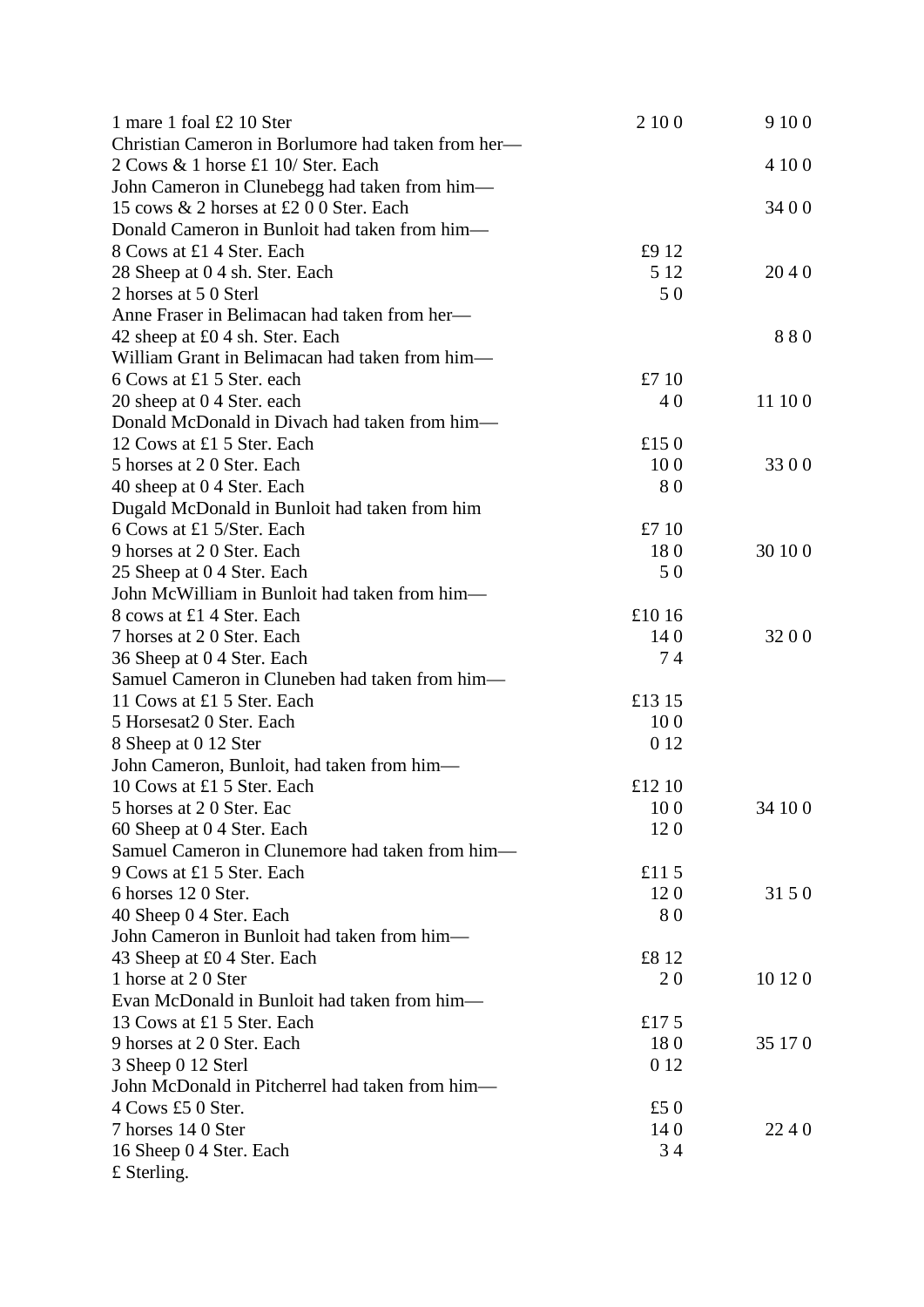| Donald McDonald in Clunemore had taken from him—  |         |             |
|---------------------------------------------------|---------|-------------|
| 16 Cows at £1 5 Ster. Each                        | £ $200$ |             |
| 2 horses at 20 Ster. Each                         | 40      | 34 0 0      |
| 50 Sheep at 0 4 Ster. Each                        | 100     |             |
| Donald Fraser in Bunloit had taken from him—      |         |             |
| 6 Cows £8 0 Ster                                  | £80     |             |
| 5 horses 10 0 Sterl.                              | 100     |             |
| 30 Sheep 6 0 Ster.                                | 60      | 28 0 0      |
| 20 Goats 4 0 Ster.                                | 40      |             |
| Donald Noble in Belimacan had taken from him—     |         |             |
| 8 Cows at £1 5 Ster. Each                         | £100    |             |
| 90 Sheep at 0 4 Ster. Each                        | 180     | 2800        |
| Alexander Grant in Bellimacan had taken from him— |         |             |
| 36 Sheep at £0 4 Ster. Each                       |         | 740         |
| John Macdonald in Divach had taken from him-      |         |             |
| 4 Cows £5 0 Ster.                                 |         |             |
| 7 horses 14 0 Ster.                               |         | 19 12 0     |
| 3 Sheep 0 12 Ster.                                |         |             |
| Duncan Cameron in Divach had taken from him—      |         |             |
| 8 Cows £10 0 Ster.                                |         |             |
| 3 horses 6 0 Ster.                                |         | 2040        |
| 21 Sheep 4 4 Ster.                                |         |             |
| James Grant in Kilmore had taken from him—        |         |             |
| 5 horses £130                                     |         | 1300        |
|                                                   | Total   | £743 2 91⁄4 |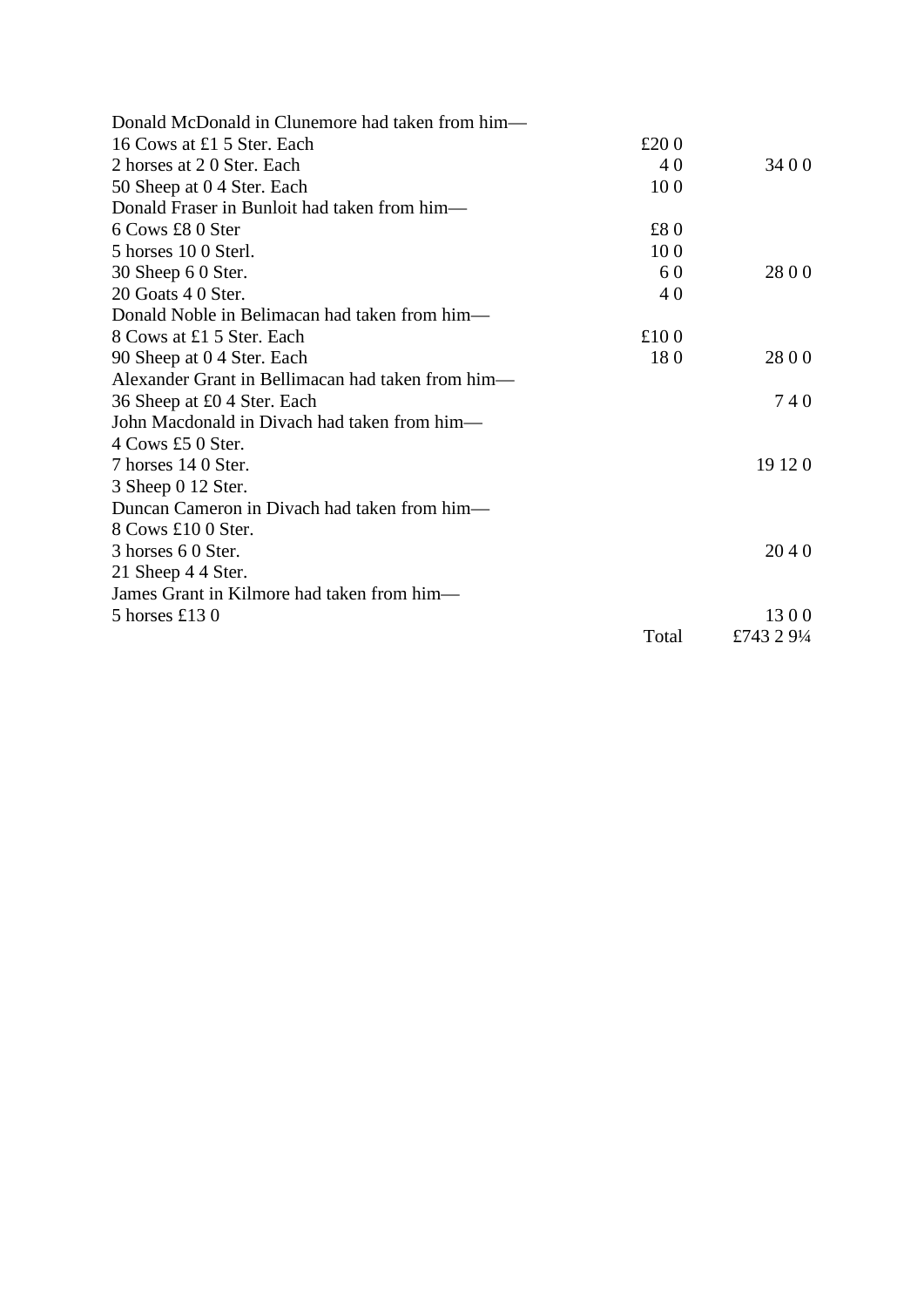#### APPENDIX J (PAGE 298).

### EXTRACTS FROM BISHOP FORBES' "LYON IN MOURNING."

#### [MS. in Advocates' Library.]

"Six or seven weeks after the battle of Culloden the party commanded by Major Lockhart in Glenmoriston shot two old and one young man, a son of one of the former, when they were harrowing, and expecting no harm. Grant of Daldrigan, who took no concern with the Highland army, was ordered by Lockhart (his house being surrounded by soldiers) to gather his own and all the cattle in one part of the country, while Lockhart was harrowing [harrying] and burning the other part; which being impossible for him to do against the time that Lockhart came back, he ordered him to be bound in hand and foot, erecting a gallows, stripped him naked, and carried him to the foot of the gallows, with the three corpses of the men they had killed the day before, like sacks, across on three horses, and hung the three bodies by the feet on the gallows; and they, at the same time, would have killed Daldrigan, had not Captain Grant, in Loudon's regiment, prevented it. They would hardly allow his wife time to take the rings off her fingers; but were going to cut off her fingers, having stripped her of her clothes, her house and effects being burned. And in the braes of Glenmoriston, a party there ravished a gentlewoman big with child, and tenants' wives, and left them on the ground after they were ravished by all the party; and Lockhart, in his way to Strathglass, shot a man,<sup>[2](#page-11-1)</sup> wading a water, with the Whig teacher's protection in his hand to shew him, without speaking one word: and the whole party ravished there a woman big with child, and left her on the ground almost dead. All these are certain facts, which may be depended on, being known by a person of good credit." [Narrative by Rev. James Hay, Inverness].

"True, said Patrick Grant, that said Isabel Macdonald [wife of Alexander Macdonald] was ravished . . . in the Brae of Coiraghoth [Corri-Dho] about two miles from the Cave, and about six weeks before Lammas; and that one Flora Macdonald, wife to John Macdonald, was ravished by the same party, at the same time, and at the same place. . . . . The parties that thus came a ravaging to the Braes of Glenmoriston after the Battle of Culloden, stript the women and children of all the cloaths that could be useful to them (the sogers), and left them only the rags."

<span id="page-11-0"></span><sup>1</sup> The names of the men are given elsewhere in the *Lyon.* See p. 295 *supra.* <sup>2</sup> The man's name is given elsewhere in the *Lyon.* See p. 296 *supra.*

<span id="page-11-1"></span>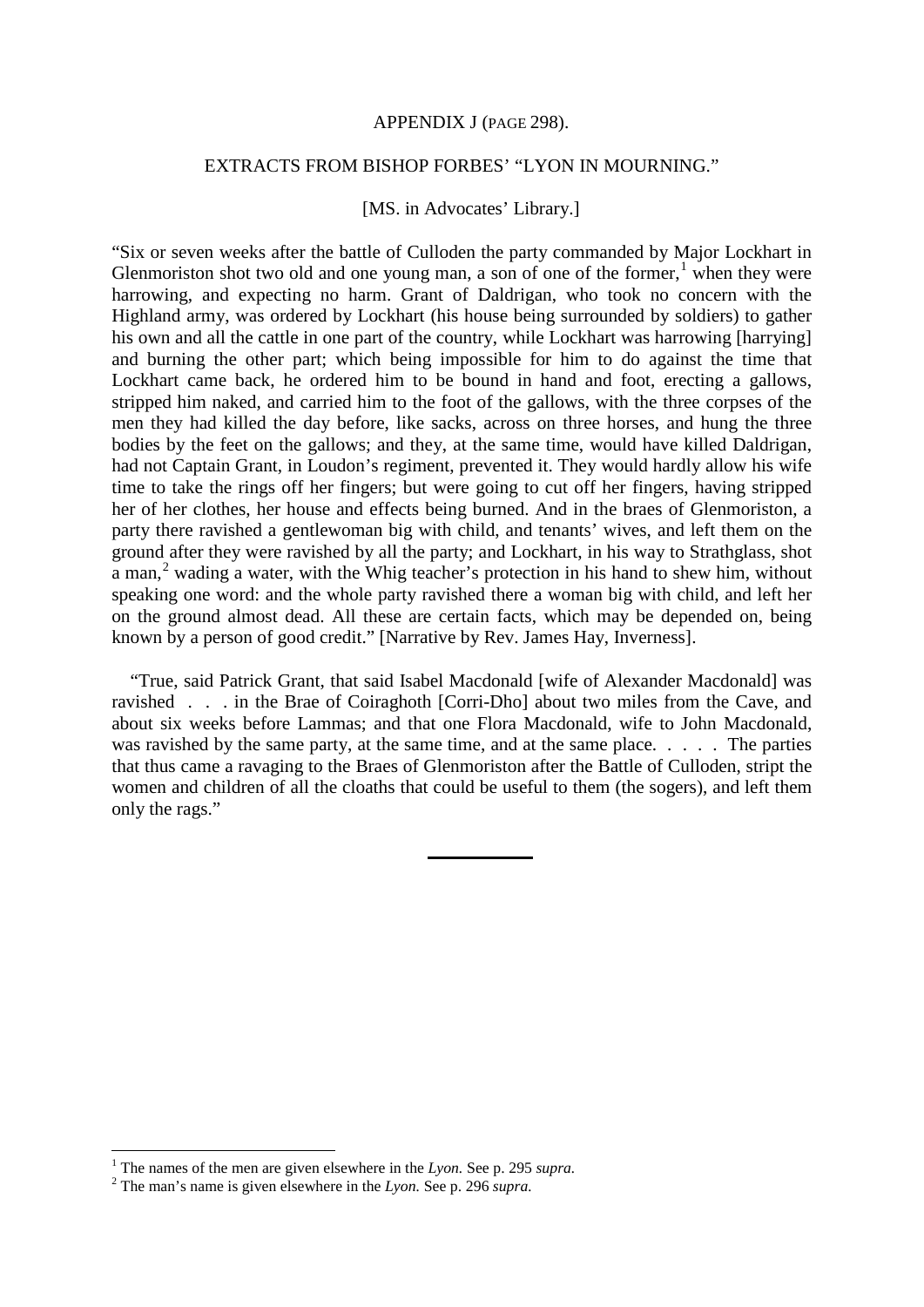#### APPENDIX K (PAGE 317).

#### THE SEVEN MEN OF GLENMORISTON.

THE following notices of the Seven Men may be of interest:—

In 1751, Patrick Grant informed Bishop Forbes that ALEXANDER MACDONALD was then dead. (Lyon in Mourning). Some time after Culloden, a son was born to him, whom he named Charles after the Prince. Charles was the grandfather of the late Duncan Macdonald of Torgoil (from whom the Author took down interesting traditions, and many lines of unpublished Ossianic poetry), of the late Bailie Duncan Macdonald, Inverness, and of Charles Macdonald, now tenant of Knocknagael, near Inverness, and of Balnacarn, in Glenmoriston.

ALEXANDER CHISHOLM, according to Grant, was also dead in 1751. He had a son John, whose son William emigrated to America, and lived in Glenmore, Glengarry, Canada, in 1832.

DONALD CHISHOLM lived at Blairie till 1769, when he emigrated to Canada, where he died. In 1832, several of his children were living in Canada, one of them being Lewis Chisholm, captain 1st Regiment of Glengarry Militia, who resided on the Black River, Glengarry.

HUGH CHISHOLM spent many years in Edinburgh, where he was known to Home, the historian of the Rebellion, and to Sir Walter Scott, "who subscribed, with others, to a small annuity, which was sufficient to render him comfortable." *(Tales of a Grandfather).* In his old age he returned to Glenmoriston, where he was remembered by persons who communicated what they knew of him to the Author (see foot-note, p. 317, *supra).* In his latter days he lived in Balnabruich, Strathglass, where he died. He had a son Alexander, who had a son Donald, who emigrated from Achlain, Glenmoriston, to Canada, about 1820. Donald and his family lived in 1832 at Lochiel, Glengarry, Canada. Hugh had another son Charles (named after the Prince), who lived at Druinach, Strathglass, till his death about 1820. Charles' descendants are still in the district. Hugh's sword was taken to America, where it came into the possession of Dr Stewart Chisholm, Royal Artillery. It is now in the hands of Dr Chisholm's son, Captain Chisholm of Glassburn, Strathglass.

GRIGOR MACGREGOR was alive in 1751, and, according to Patrick Grant, "as ready for a good ploy as ever." He was taken prisoner some time after the Prince left, in connection with an attack on soldiers, and seizure of cattle; but he made his escape, and returned to Glenmoriston.

JOHN MACDONALD or CAMPBELL was also implicated in the attack on the soldiers, and was for a long time kept in prison in Inverness. There was no sufficient evidence against him, and he was in the end liberated. He was known as "Os Ean," from the Prince's mistake in thinking that was his name. The explanation given by Grant of the error is that John's companions were in the habit of addressing him "Aos Ean," or, more correctly, "Eisd, Iain!"— "Harken, John!" John is stated by Sir Walter Scott and other historians to have been hanged for stealing a cow—he who scorned the £30,000 bribe! The statement is incorrect. It appears from the *Scots Magazine* for 1754, that in May of that year, "John Mac Ewan Vic William, *alias* Macdonell, some time residenter in Ballado, in Glenmoriston," was hanged at Inverlochy for theft. This man, on being apprehended, gave out that he was one of the Seven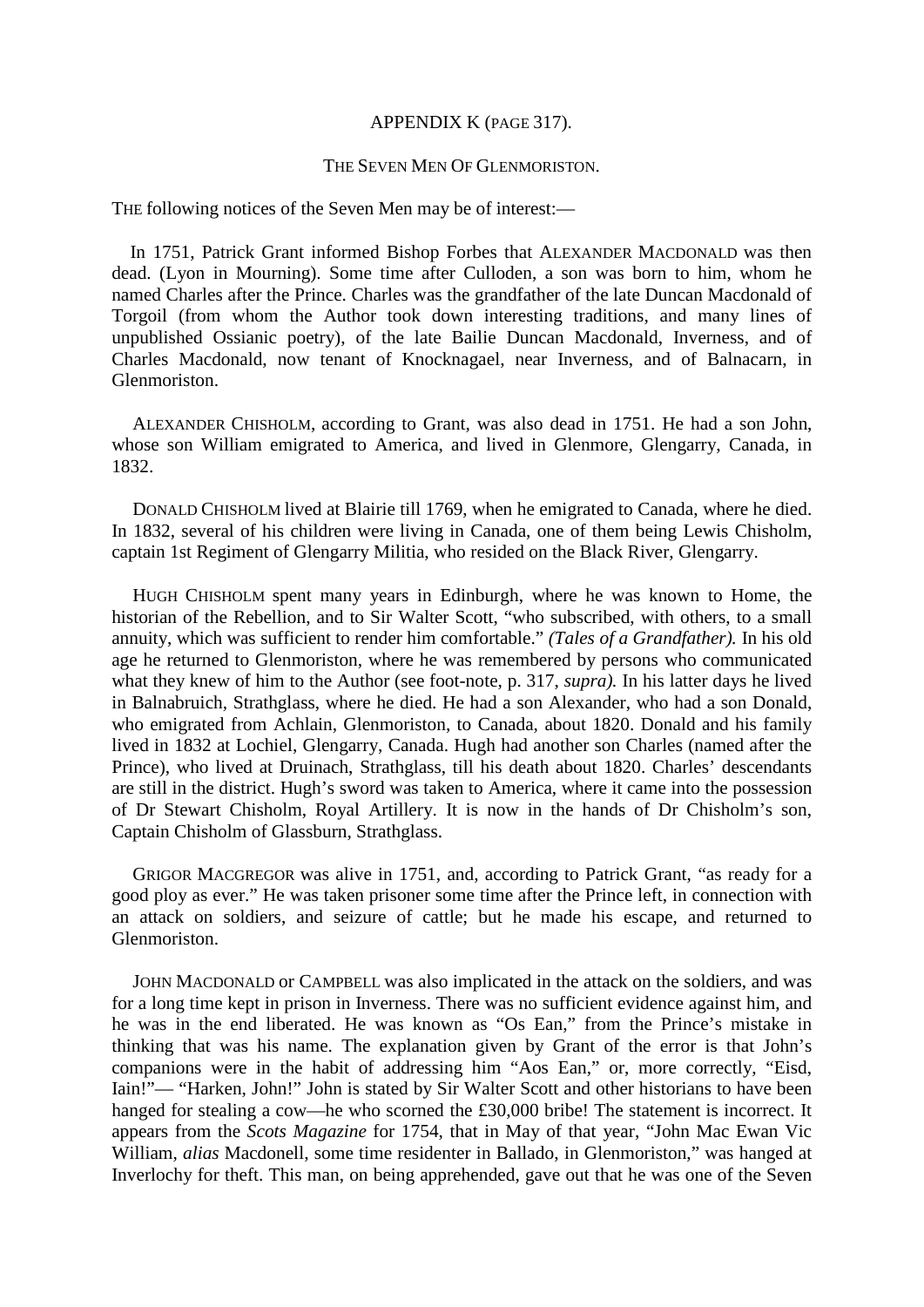Men. The result was that efforts were made to save his life, but unsuccessfully. In 1756, Patrick Grant explained the true circumstances to Bishop Forbes. His old companion, John Macdonald, whose real name was Campbell, was alive then, and for many years thereafter. He was supported by Glenaladale until the latter's death. In 1762, Macnab of Innishewen collected money for him. He was then about sixty years of ape, and had a sickly wife and young family. He lived in Glenmoriston, but wandered about a good deal. In 1770, he walked to Ballachulish to meet Bishop Forbes. "When making ready to go to the foresaid storehouse for worship," records the Bishop in his Journal, under date July 8th, 4th Sunday after Trinity," "I spied an old, venerable, gray-headed man, looking wistfully at me, and solicitous to carry books, or any other thing. In setting out for the boat, Stewart of Invernahyle met us, and, after common compliments, told me that this was John Os Ean Mack Donell, the principal of the eight noted Glenmoriston men in 1746, who had come thirty six long miles to see me. Upon this, making up to him to take him by the hand, he fell flat upon his face to the ground, in the Eastern manner, from which I soon raised him up, the Tear starting in my eye as well as in his, and asked by an Interpreter, as he could speak nothing but Gaelic, how he had found me out. He answered that hearing I was in the Country, he well knew that Ballachelish would be my Head-Quarters, and therefore he had come hither. Old Ballachelish, turning about just as we were ready to go on Board the Boat, and pointing to the Valuable Hero, said, *There is the man that did more for* HIM, *Sir, than us all!* I gave him some small thing to bear his Charges in footing the Journey, but not so much as I inclined, not having it to spare, from the unexpected Jaunt to Argileshire. . . . The Reason why John had taken such a Journey to see me is that for some years past I had been as lucky as to make up a small Pension of five £ a-year for him, which pays his Farm. This makes pour John very easy in his circumstances, and I transmit it to him thro' the Hands of Ballachelish, Junior, who told me that Mr Seton of Touch, happening to be in the country, after purchasing the Estate of Appin, when John chanced to come for his Pension, gave him three guineas." Less prosperous times fell on John, and on 8th June 1775, the Bishop writes:—"Poor Os Ean, upon failing of his usual moiety, joined the emigrants in August last, to seek a grave in a foreign land [Canada], where his merit is not known, and would be little regarded."

PATRICK GRANT appears never to have got over the loss of his -cattle and destruction of his property in 1746. In 1751 be arrived in Edinburgh in a state of poverty, on his way to the Continent to visit the Prince. As Gaelic was his only language, he was persuaded not to proceed further. He had interviews with Bishop Forbes (then the Rev. Robert Forbes of Leith) who took down from him long accounts of events after Culloden, which are recorded in the Lyon in Mourning. "I gave Patrick Grant a certificate," writes Mr Forbes, "desiring him to try if he could make any Thing for himself among Friends in and about Edr., to whom Donald Macdonald (his Interpreter) would direct him, and even attend him." The certificate ran as follows:

"Leith, Octr. 18, 1751.

"That the Bearer hereof, PATRICK GRANT, is one of the GLENMORISTON MEN so noted for the amazing Preservation of ONE in the greatest Extremity of Danger and Distress, at the manifest Hazard of Life and all, THE IMMENSE SUM notwithstanding, is Attested by

(Signed) "ROBERT FORBES, Clergyman.

"*N.B.*—The Bearer can speak Erse only."